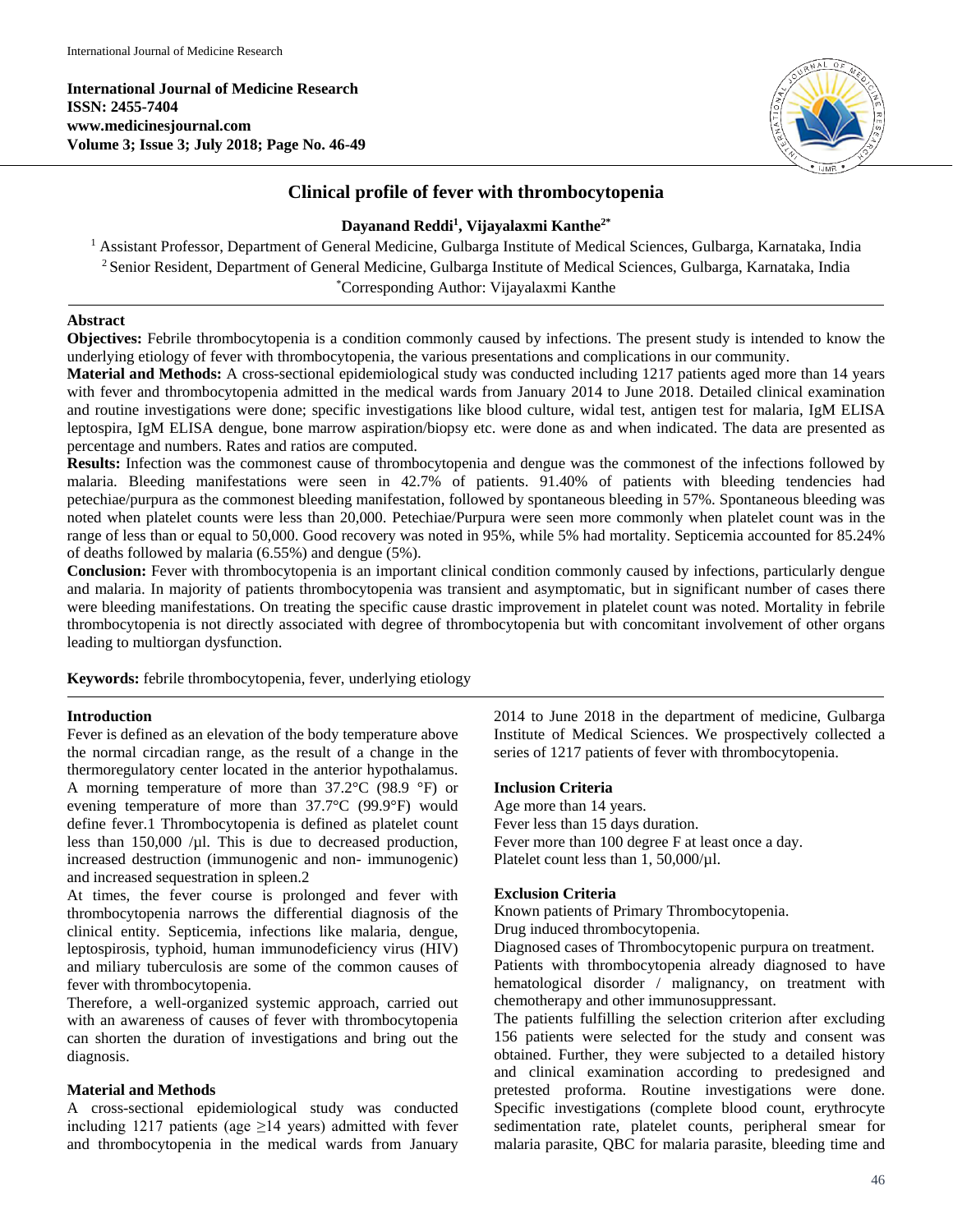clotting time, urine routine and microscopy, blood culture, urine culture, renal function tests, liver function tests, widal test, dengue IgG, IgM, Brucella standard agglutination test, leptospira ELISA, bone marrow examination etc.) were done as and when indicated. Once the specific diagnosis was reached, a patient was treated for it specifically and symptomatically (mechanical ventilators, haemodialysis etc.). Platelet transfusions were done for bleeding complications. The patient was followed from the day of admission till their discharge from the hospital. The data are presented as percentage and numbers. Rates and ratios are computed. P value of less than 0.05 was considered as significant.

| Table 1: Etiology of fever with thrombocytopenia Etiology |  |  |  |
|-----------------------------------------------------------|--|--|--|
|                                                           |  |  |  |

|                 | Numbers of patients $(n = 1217)$ | Percentage |  |
|-----------------|----------------------------------|------------|--|
| Dengue          | 572                              | 47%        |  |
| Malaria         | 243                              | 20%        |  |
| Unexplained     | 200                              | 16.5%      |  |
| Septicemia      | 128                              | 10.5%      |  |
| Dengue +Malaria | 56                               | 4.5%       |  |
| Enteric fever   | 12 <sup>2</sup>                  | 1%         |  |
| Leptospirosis   |                                  | 0.5%       |  |

**Table 2:** Etiology and bleeding tendencies

| <b>Etiology</b>      | No. of<br>pts. | <b>Bleeding</b><br>tendencies | Percentage | $\gamma$ 2 | р              |
|----------------------|----------------|-------------------------------|------------|------------|----------------|
| Dengue + Malaria     | 56             | 32                            | 57.14      |            | 229.67 < 0.001 |
| Dengue               | 572            | 314                           | 55.30      | 9.701      | < 0.05         |
| Unexplained          | 200            | 70                            | 35.00      |            | 38.389<0.001   |
| Malaria              | 243            | 66                            | 27.12      | 6.282      | < 0.05         |
| Septicemia           | 128            | 30                            | 23.80      |            | 18.648 < 0.001 |
| <b>Enteric Fever</b> | 12             |                               |            | 0.119      | >0.05          |
| Leptospirosis        | 6              |                               |            | 0.030      | >0.05          |

**Table 3:** Diseases that accounted to mortality

| <b>Etiology</b> |     |    | No. of pts. Mortality Percentage | γ2                    |         |
|-----------------|-----|----|----------------------------------|-----------------------|---------|
| Septicemia      | 128 | 52 | 85.24                            | $90.567$ < 0.001      |         |
| Malaria         | 243 |    | 6.50                             | 48.372 < 0.001        |         |
| Dengue          | 512 |    | 5.00                             | $293.44 \times 0.001$ |         |
| Leptospirosis   |     |    | 1.63                             | 27.444                | < 0.001 |
| Dengue+Malaria  | 56  |    | 1.63                             | 0.992                 | >0.05   |



Fig 1: Thrombocytopenia and bleeding tendencies



**Fig 2:** Correlation of petechlae/purpure with thrombocytopenia



**Fig 3:** Thrombocytopenia and bleeding symptoms







**Fig 5:** Distribution of platelet count in mortality cases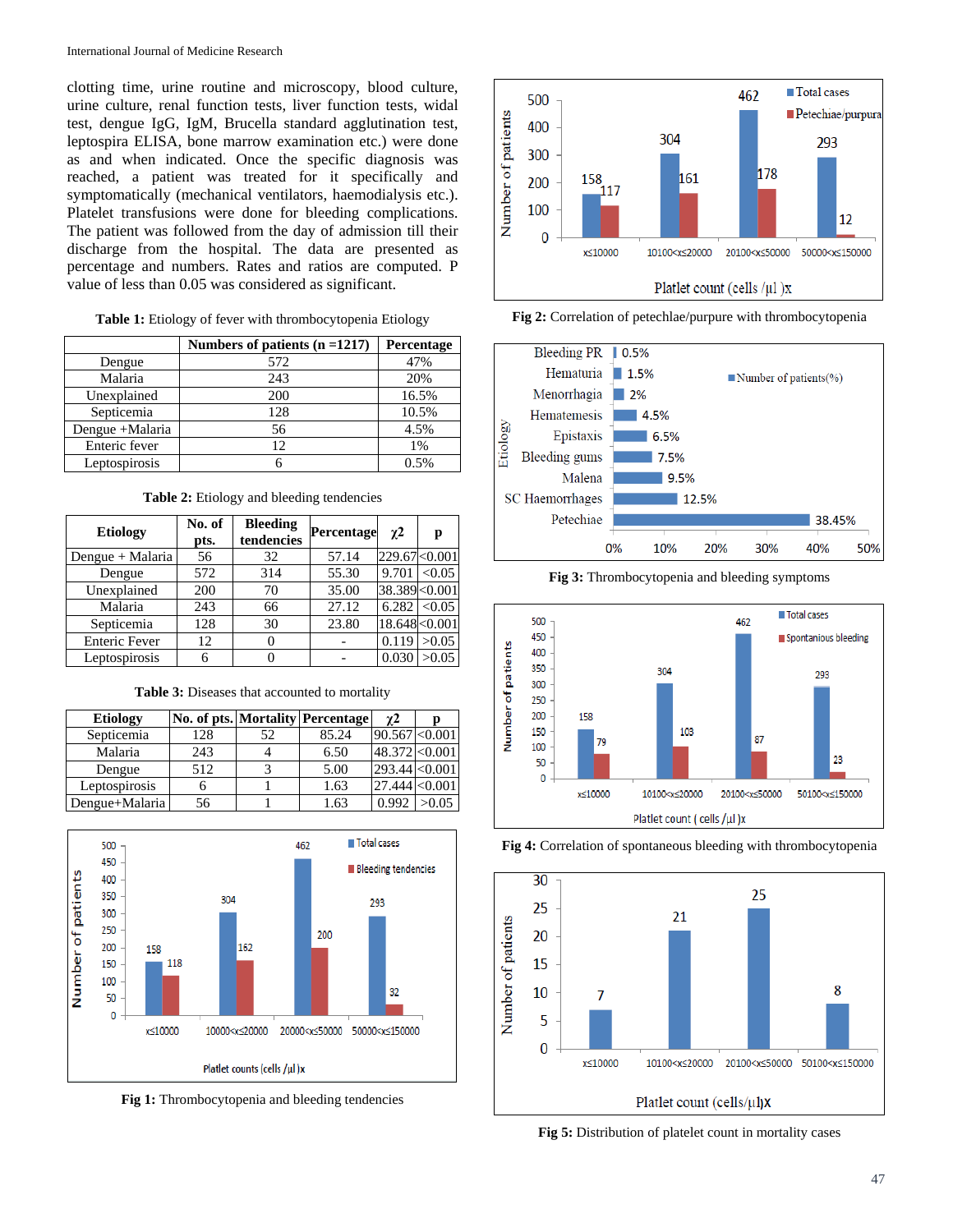### **Observations**

Out of 1217 cases of fever with thrombocytopenia, 858 were males and 359 were females. In this study 24% of the patients were in the range of  $50,000$  <platelet count≤1,50,000, followed by 38%, 25% and 13% of the patients in the range of 20,000< platelet count ≤50,000; 10000<platelet count≤ 20,000 and up to 10000 respectively. Out of 1217 cases, a definitive diagnosis could be made in 1017 cases. Among them dengue was the major cause accounting for 572 (47%) of the total cases. Second major cause was malaria in 243 (20%) cases followed by unexplained causes in 200 (16.5%) cases, septicemia in 128(10.5%), enteric fever in 12(1%) and leptospirosis in 6 (.5%) (Table 1).

Clinical manifestations of thrombocytopenia were there in 512 patients. Bleeding tendencies are more commonly seen in patients with platelet count less than 20,000 (Figure 1). Out of 512 patients, 468 (91.40%) patients had petechiae/purpura. Petechiae/purpura are more commonly seen in patients with platelet count less than 20,000 and usually seen up to platelet counts of 50,000 (Figure 2). Spontaneous bleeding was seen in 292 (57%) patients. Out of the 292 cases having spontaneous bleeding, 152 (52%) cases had Sub-conjunctival hemorrhages, 116 (39.8%) cases had malena, 91(31.16%) cases had bleeding gums, 67(23%) cases had epistaxis, 55 (18.8%) cases had hematemesis, 24(8.2%) cases had menorrhagia, 18(6%) cases had hematuria and 6 (2%) case had bleeding per rectum (Figure 3). Mixed infections with both dengue and malaria had highest bleeding tendency (57.14%). Among other causes, 55.3% cases of dengue, 35% cases of unexplained causes, 23.8% cases of septicemia, 27.12% cases of malaria had bleeding tendencies (Table 2). Generally, spontaneous bleeding was noted in platelet count < 20,000 but in some may be due to qualitative defects, it was seen in platelet count in the range of  $> 50,000/\mu$ l also. Some patients with platelet count of 10,000 did not have spontaneous bleeding (Figure 4). Out of 1217 cases, 1156 cases had good recovery and 61 cases expired. Out of 61 cases of mortality, 52 (85.24%) were due to septicemia and was the common cause followed by malaria 4 (6.55%) cases, dengue 3 (5%) cases, leptospirosis 1 case and 1 case due to mixed infection with malaria and dengue (Table 3). In 61 mortality cases, majority of platelet count was in the range of 10000-50000/µl (Figure 5). Patients having spontaneous bleeding and having platelet count < 10,000 were transfused platelets. Supportive treatment including IV fluids, analgesics, and proton pump inhibitors were given to all patients having requirement of these. Out of 243 cases having malaria, 4 patients required hemodialysis; of them 2 were expired and 2 were discharged. All 1156 cases, who had good recovery were followed up and their platelet count was repeated at the time of discharge.

## **Discussion**

In this study infection was the established diagnosis in 83.50% of the cases. Dengue (47%) was the commonest cause of fever with thrombocytopenia followed by malaria (20%), unexplained cause (16.5%), septicemia (10.5%), dengue + malaria (4.5%), enteric fever (1%) and leptospirosis (.5%).

In a study by Srinivas *et al*. [3] infections were also the most common cause but here malaria (41%) was the most common cause of fever with thrombocytopenia followed by enteric

fever (24%), septicemia (19%), dengue (14%). In another study by Prithviraj patil *et al.*  $[4]$  malaria (54%) remained the most common cause followed by dengue (15%), other causes (21%), enteric fever (6%), septicemia (4%) (Table4). This may be due to seasonal and geographical variation. Incidence and prevalence of various infections vary seasonally and geographically. Some infectious diseases occur cyclically. A Study conducted during epidemic of a disease shows high incidence of the same. Therefore, duration and time period of study conducted also affect the study results. Available resources also affect the diagnosis of a disease.

In most of the studies infections represented the most important cause of fever with thrombocytopenia with a relative frequency ranging from 68% - 100%. However, in a study by Nair PS, Jain A, Khanduri U, Kumar V5 (2003) at St. Stephen's hospital, New Delhi, for period of one and half years, a total of 109 cases (76 male, 33 female patients) were studied with the same criteria as in our study. Septicemia with 29 cases was the leading cause of fever associated with thrombocytopenia. Second common cause was enteric fever followed by dengue and malaria with 16, 15 and 10 cases respectively. In our study clinical manifestations of thrombocytopenia were there in 512 (42.7%) patients and petechiae/purpura (91.40%) was the commonest bleeding manifestation followed by spontaneous bleeding (57%). In some other similar study by Srinivas3 *et al*, Prithviraj patil 4 *et al*, petechiae/purpura was also the commonest bleeding manifestation (73.9%),(63%) respectively followed by spontaneous bleeding (26.9%), (37%) respectively.

In a study conducted by Nair PS *et al*., [5] out of 109 patients 45 patients had thrombocytopenic signs accounting for 41.3%. Out of 45 patients spontaneous bleeding was seen in 31 patients accounting for 69%, the commonest bleeding manifestation followed by petechiae / purpura accounting for (22.22%), because septicemia was the most common cause in their study which causes spontaneous bleeding more commonly than petechiae / purpura [6].

In septicemia there may be a striking propensity toward intravascular fibrin deposition, thrombosis (consumption coagulopathy) which causes increased spontaneous bleeding. Infectious disease causes thrombocytopenia by impaired platelet production and increased destruction and Petechiae / purpura is the earliest manifestations of thrombocytopenia. A platelet count of approximately 5000–10,000 is required to maintain vascular integrity in the microcirculation. When the count is markedly decreased, petechiae first appear in areas of increased venous pressure, the ankles and feet in an ambulatory patient. Wet purpuras, blood blisters are thought to denote an increased risk of life-threatening hemorrhage in the thrombocytopenic patient. Excessive bruising is seen in disorders of both platelet number and function [6].

In our setup 95 % of cases showed increasing trends in platelet count both at the time of discharge and in future follow up. While in Nair PS *et al*5 study during the course of follow up platelet count showed increasing trends accounting for 63.3% and continuously falling counts in 7.3% in their study, because septicemia was the most common cause of fever with thrombocytopenia in their study which has very high mortality, while infections were the most common cause in our study in which platelet count improved rapidly on